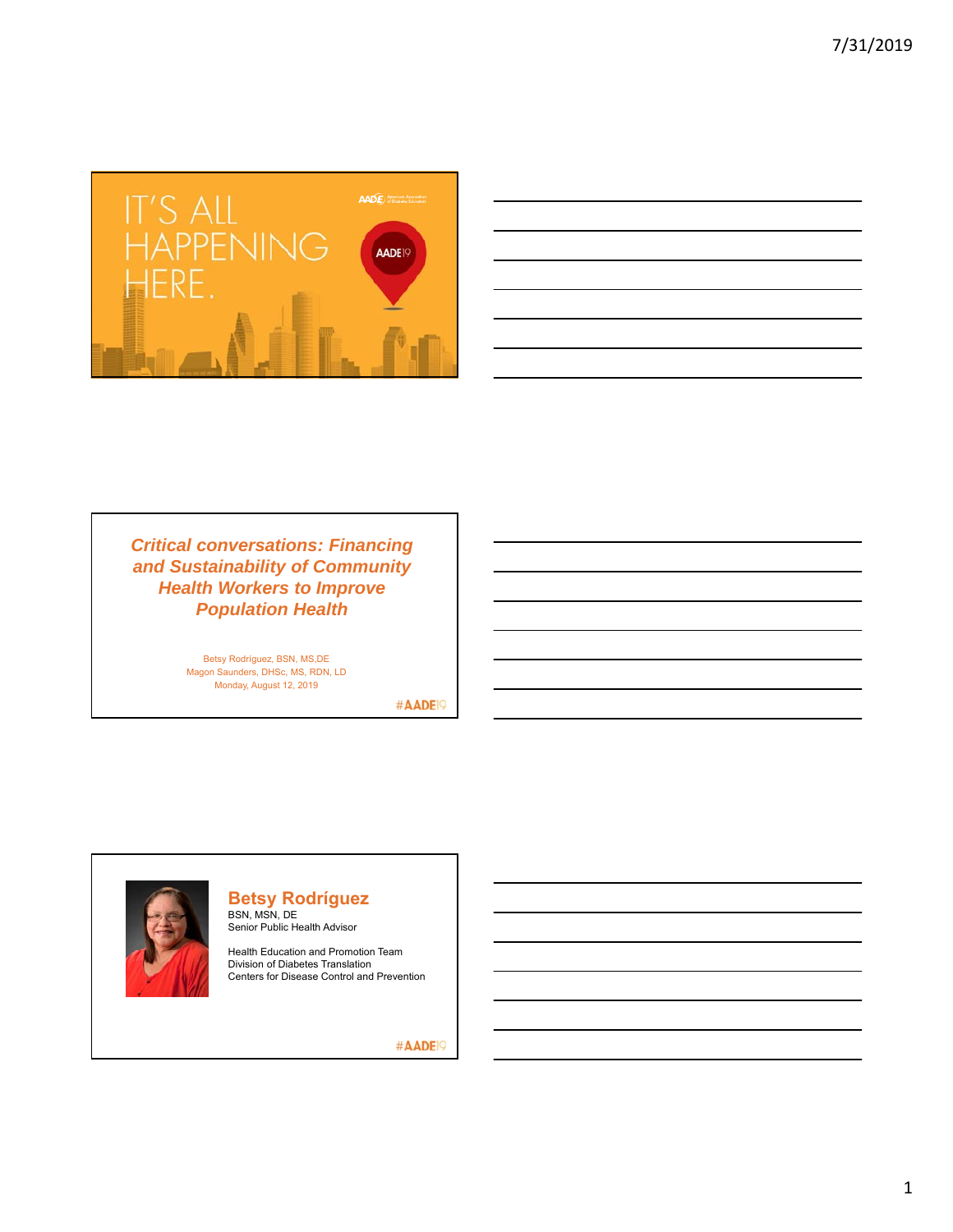

## **Magon Saunders**

Program Implementation Branch Division of Diabetes Translation Centers for Disease Control and Prevention

#AADE<sup>19</sup>

## **Disclosure to Participants**

- 
- Notice of Requirements For Successful Completion Please refer to learning goals and objectives Learners must attend the full activity and complete the evaluation in order to claim continuing education credit/hours.
- Conflict of Interest (COI) and Financial Relationship Disclosures:<br>- Betsy Rodriguez, MSN, DE Has No CO/Financial Relationship to disclose<br>- Magon M. Saunders, DHSc, MS, RDN,LD Has No CO//Financial Relationship to d
- 
- Non-Endorsement of Products: Accredited status does not imply endorsement by AADE, ANCC, ACPE, or CDR of any commercial products displayed in conjunction with this educational activity. • Off-Label Use:
- Participants will be notified by speakers of any product used for a purpose other than for which it was approved by the Food and Drug Administration.

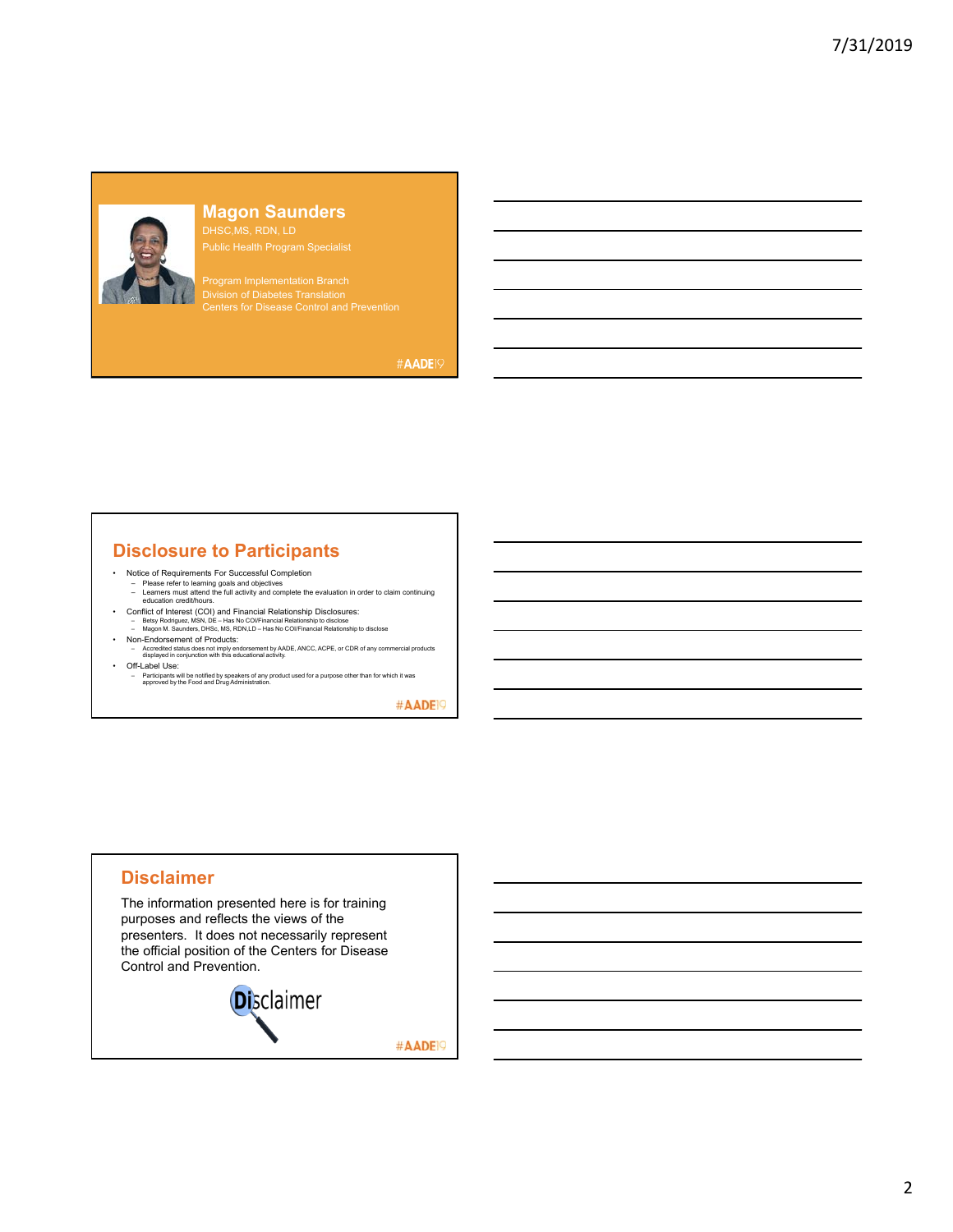## **What do they have in common?**

**Cantinflas**<br>
Mario Fortino Alfonso Moreno-<br>
Reyes, popularly known as as<br>
Cantinflas, was a Mexican<br>
comic film actor, producer, and<br>
screenwriter.





#### #AADE<sup>19</sup>

#### **Objectives**

- Discuss population health and its importance to diabetes prevention and control.
- Describe the landscape off CHW financing and sustainability and how it relates to population health.
- Summarize discussions at the CDC CHW Forum to sustain and finance CHW work in diabetes.
- Share next steps for engaging CHWs as a valuebased solution for population health.

#AADE<sup>19</sup>

**Population health and its importance to diabetes prevention and control**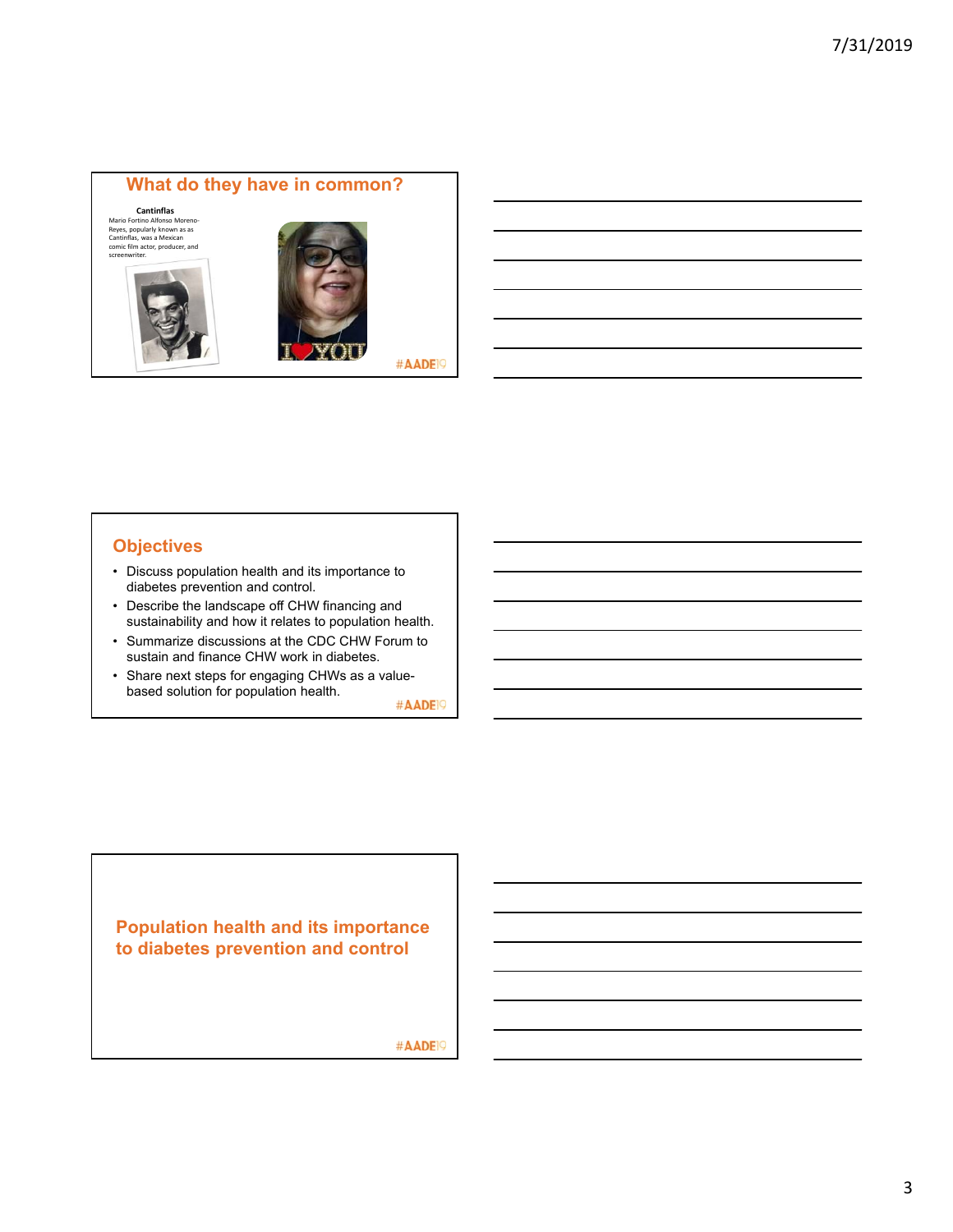### **Population Health – Just What Does That Mean?**

- "The health outcomes of a group of individuals, including the distribution of health outcomes within the group".
- These outcomes can be measured in terms of: – health outcomes (mortality, morbidity, health, and functional status)
	- disease burden (incidence and prevalence)
	- behavioral and metabolic factors (exercise, diet, A1C, etc.)

#AADE<sup>19</sup> **Improving Care and Promoting Health in Populations:** *Standards of Medical Care in Diabetes—2019* American Diabetes Association, Diabetes Care 2019 Jan; 42(Supplement 1): S7‐S12

### **Population health**

http://care.diabetesjournals.org/content/42/Supplement\_1/S7

Provides an opportunity for health care systems, agencies and organizations to work together in order to improve the health outcomes of the communities they serve.

https://www.cdc.gov/pophealthtraining/whatis.html

#AADE<sup>19</sup>

#### **Key Components of Population Health**

Nash, D. B, et. Al ( 2016). Population Health: Creating a culture of wellness. Jones and Bartlett Learning. Burlington, MA

- Health Outcomes
- Health Determinants
- Policies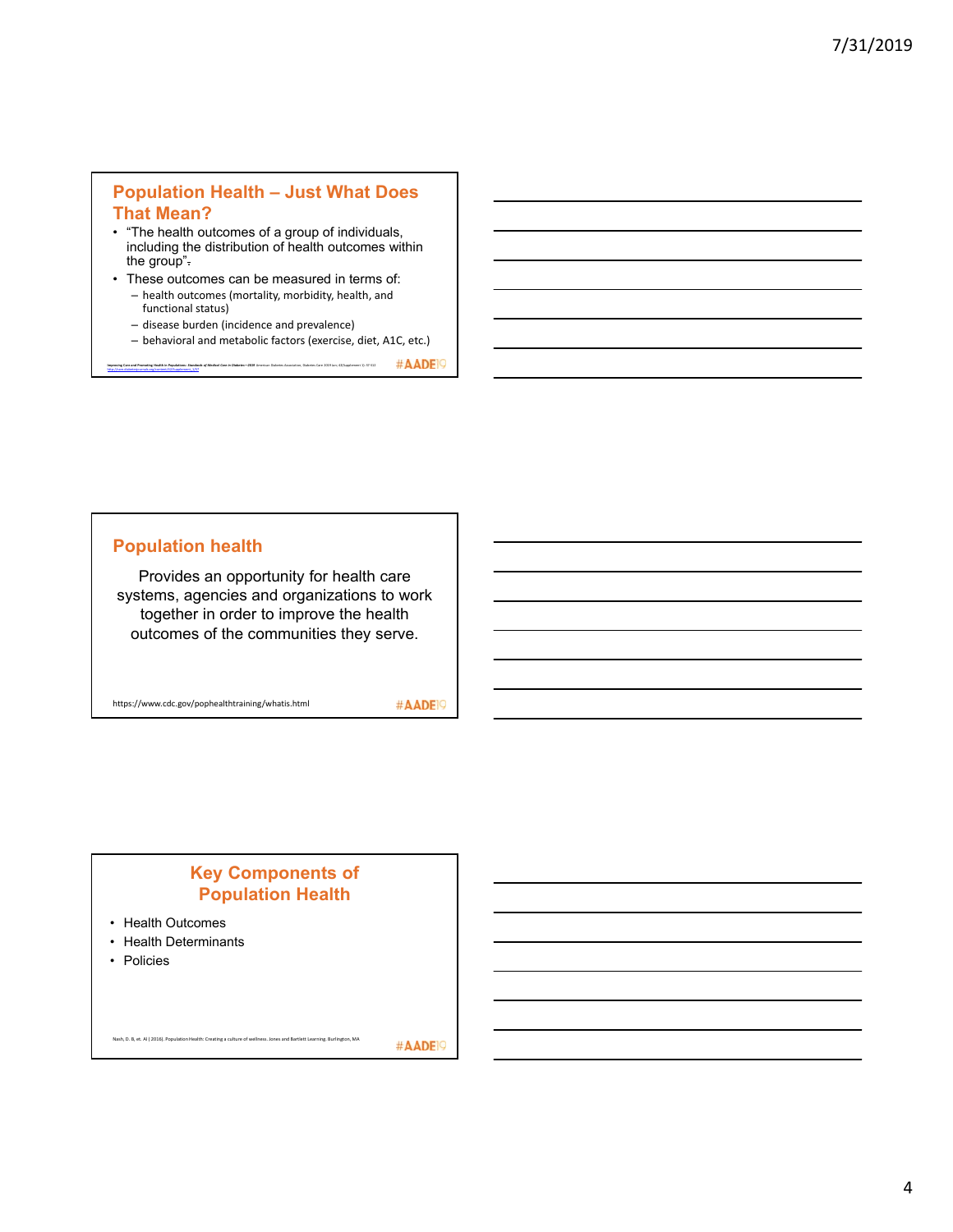#### **The Four Pillars of Population Health**

- **Chronic Care Management**-patient, health care team, drivers of health, and the health care system.
- **Quality and Safety**-patient and health care providers
- **Health Policy-** researchers, policy makers at the national and state and county levels.

Nash, D. B, et. Al (2016). Population Health: Creating a culture of wellness. Jones and Bartlett Learning. Burlington, M.

• **Public Health-** health care and public health(access, quality, data, etc.).

#AADE<sup>19</sup>



### **The Promise of Population Health**

"The population health promise is to promote health and to prevent disease: the strategy is to create an epidemic of health and wellness." (Nash, etc. al, 2016)

Nash, D. B, et. Al ( 2016). Population Health: Creating a culture of wellness. Jones and Bartlett Learning. Burlington, MA.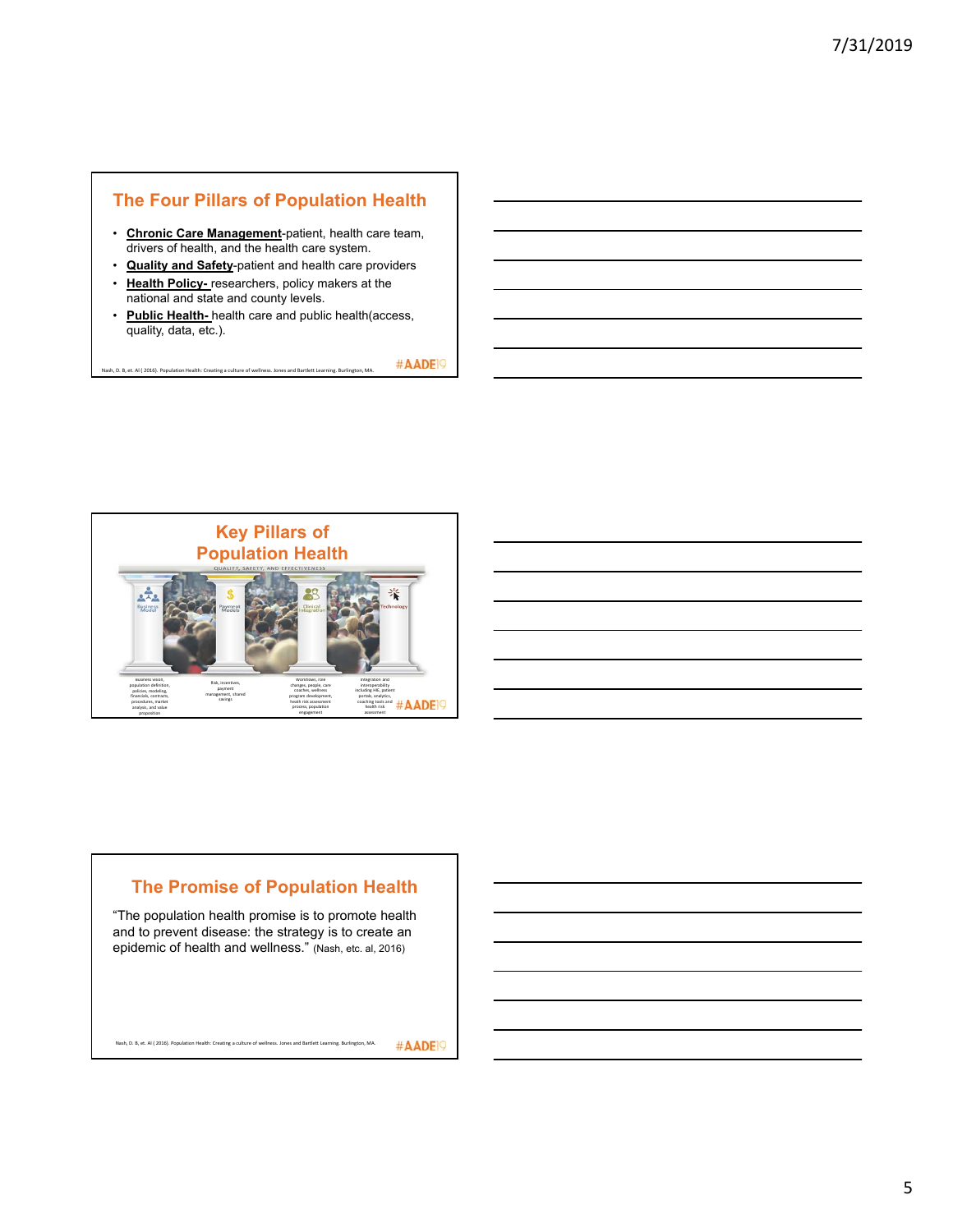

**Landscape of CHW financing and sustainability and how it relates to population health**

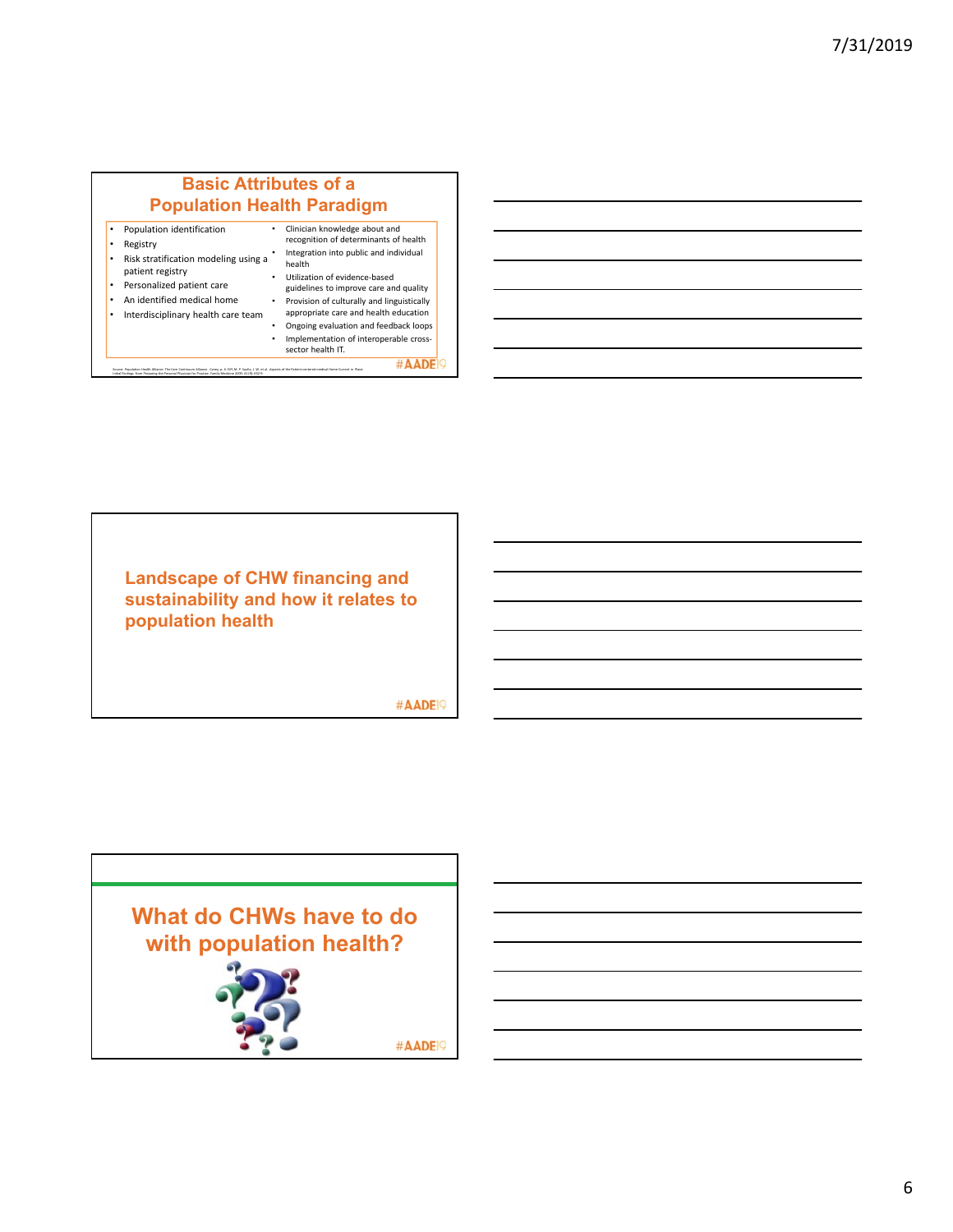### **What's the Evidence for CHWs?**

*Do they contribute to reducing diabetes disparities?*





# **What is the Community Preventive Services Task Force?**  $\sum_{\text{Task Force}}^{\text{Community Preventive Services}}$

- A non-federal, independent, rotating panel
- Internationally renowned experts in public health research, practice, and policy who:
	- o Oversee the systematic review process

CDC is mandated to provide scientific, technical, and administrative support for the Task Force

o Produce recommendations and identify evidence gaps to help inform decision making by various government and non-government entities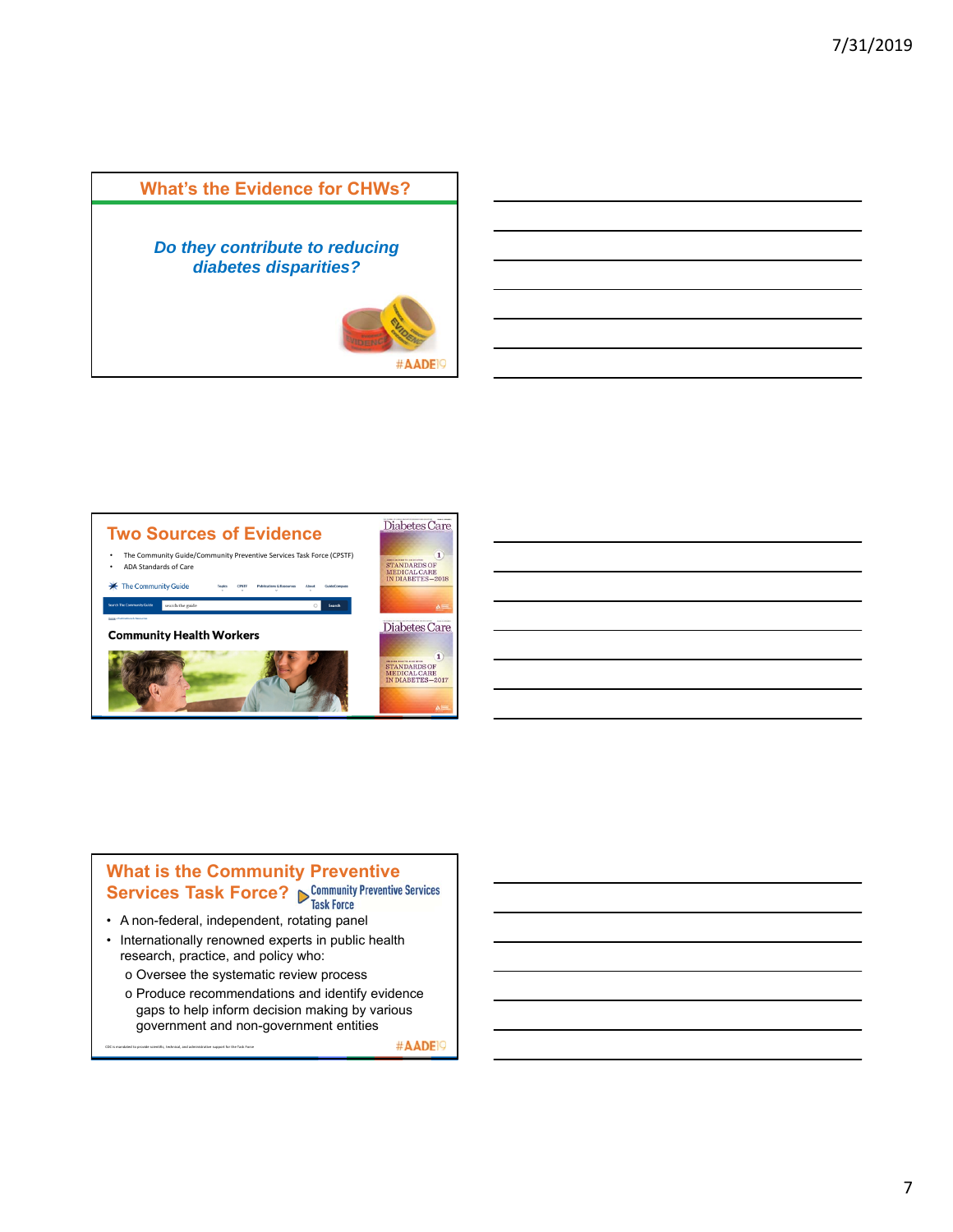## **Community Guide Recommendations on CHWs**

- Interventions engaging CHWs for type 2 diabetes prevention and management, which is typically implemented in underserved communities, can improve health, reduce health disparities, and enhance health equity.
- See: https://www.thecommunityguide.org/content/communityhealth-workers



#### **Why are these recommendations important?**

- Adds to and supports the growing evidence base surrounding the work of consistent and can be generalized CHWs for both diabetes management • Limit bias and help improve accuracy<br>and type 2 diabetes and cardiovascular bof conclusions disease prevention • Help determine if scientific findings are
- Findings reached using an evidence-<br>based approach based approach<br>(i.e., systematic review of the included that remain unanswered<br>studies)
- 
- Allow you to keep up‐to‐date with an overwhelming volume of literature
- Incorporate research into decision or policy making
- Identify crucial areas and questions



#### **Return on Investment for CHWs**

- CHWs can save organizations between \$2.28 to \$3.00 for every dollar spent.
- CHWs can help reduce hospitalizations and emergency room visits.
- CHWs can help reduce health disparities and increase health equity.

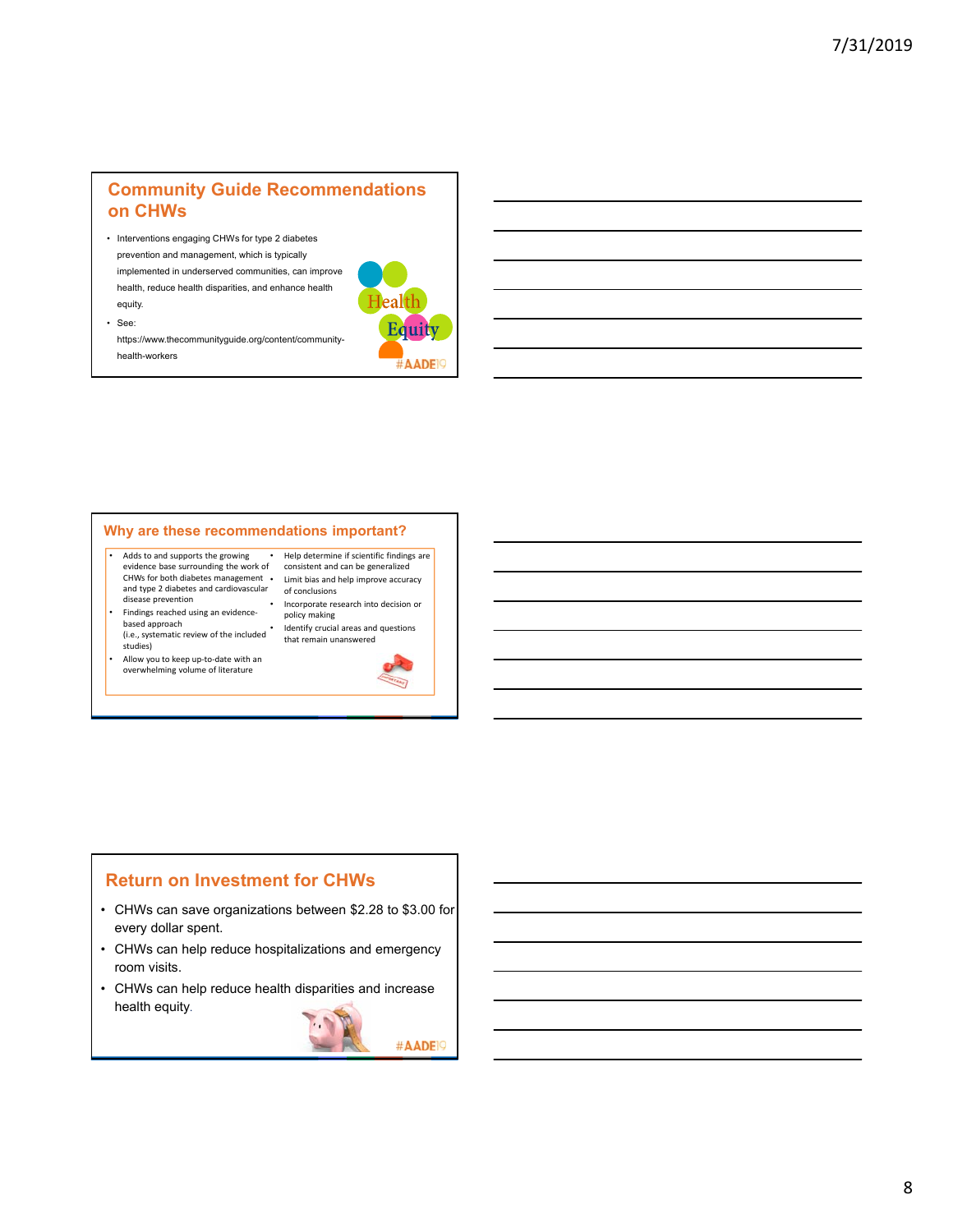#### **CHW Evidence Summary**

- CPSTF recommends interventions engaging CHWs based on evidence of effectiveness in:
	- CVD prevention
	- Type 2 diabetes prevention
	- Diabetes management
- Implemented in undeserved communities, these interventions can improve health and health equity.
- CHWs can perform diverse roles in many settings.
- Economic evidence: cost-effective
- ADA recommends patients receive self-management support from lay health coaches, navigators, or CHWs when available.



#### **The current policy landscape for CHW financing and sustainability**

- CHW services are most often funded for limited periods as part of grants that address specific
- chronic conditions or preventive health measures.
- The lack of consistent, dependable funding has hindered the creation of permanent CHW positions at many community health centers and other organizations.

#AADE<sup>19</sup>

## **The current policy landscape of CHW financing and sustainability**



- There are multiple efforts throughout the nation to ensure that CHWs become permanent, sustainable members of the community, public health, and health care workforce.
- CHWs, and those who understand their value, are educating health payers and providers about the CHW workforce, the roles CHWs play, the benefits they bring, and how to integrate them into health care and other multidisciplinary teams.#AADE<sup>19</sup>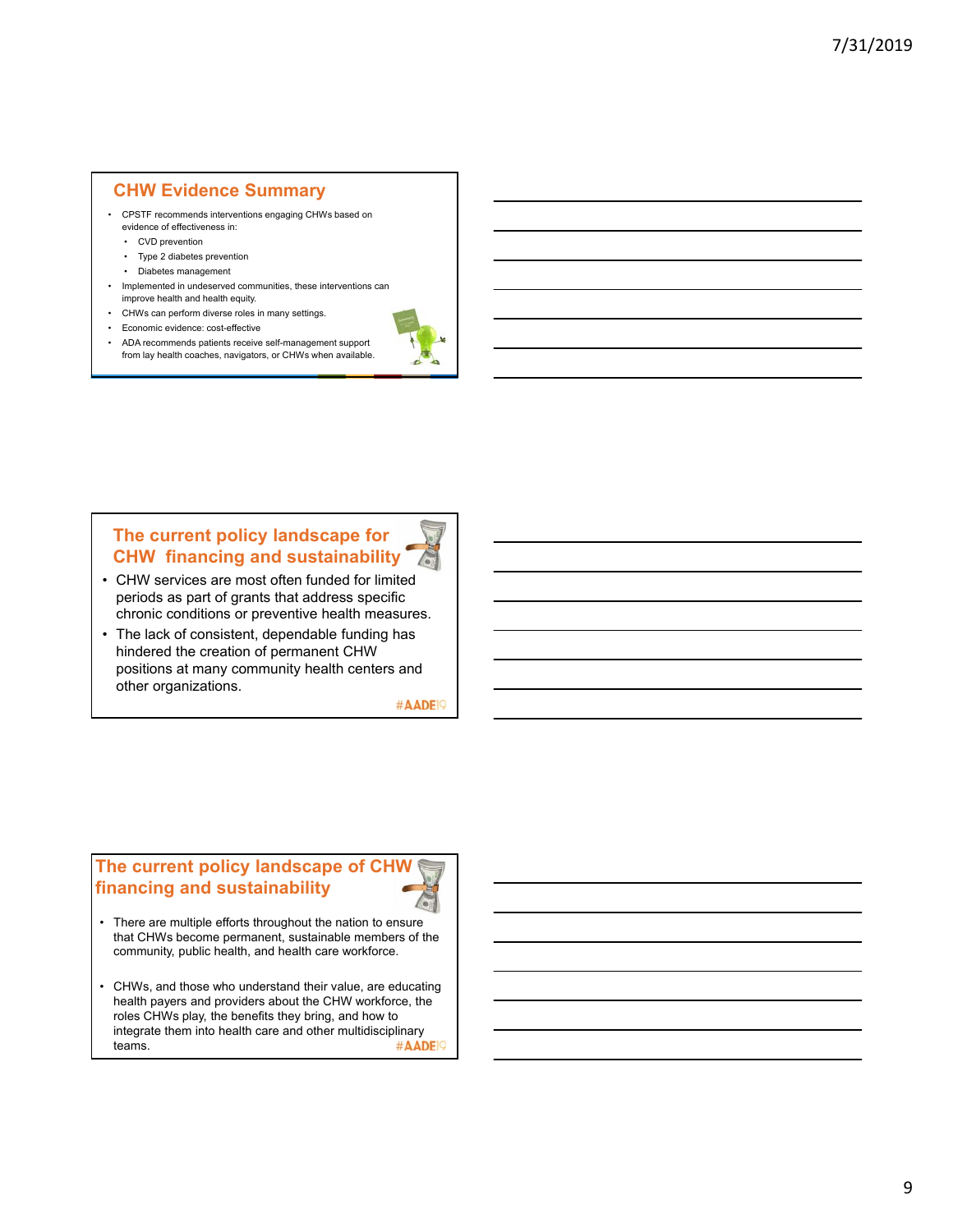#### **How CHW's Impact Population Health**

- Advocate for patients' rights and privileges.
- Health systems navigation- help clients navigate the health system maze
- Provide reminders about medications, doctor's visits, etc.
- Lead by example- peer support and goal setting
- Reduce costs- hospital readmissions

#AADE<sup>19</sup>

#### **Discussions at the CDC-CHW Forum to sustain and finance CHW work in diabetes**

#AADE<sup>19</sup>

#### **CHW FORUM: Background and Methodology**

- **Forum:** hosted by CDC's Division of Diabetes Translation, May 10–11, 2018, in Atlanta
- **Purpose of the forum:**
	- Understand and explore ways to maximize the impact of CHWs on diabetes outcomes.
	- Learn from CHWs, those who support them, and states that engage them in this work about viable financing and sustainability mechanisms.
	- Inform guidance and technical assistance to CDC grantees and others working in diabetes management and type 2 diabetes prevention on how to better integrate and support CHWs in this work.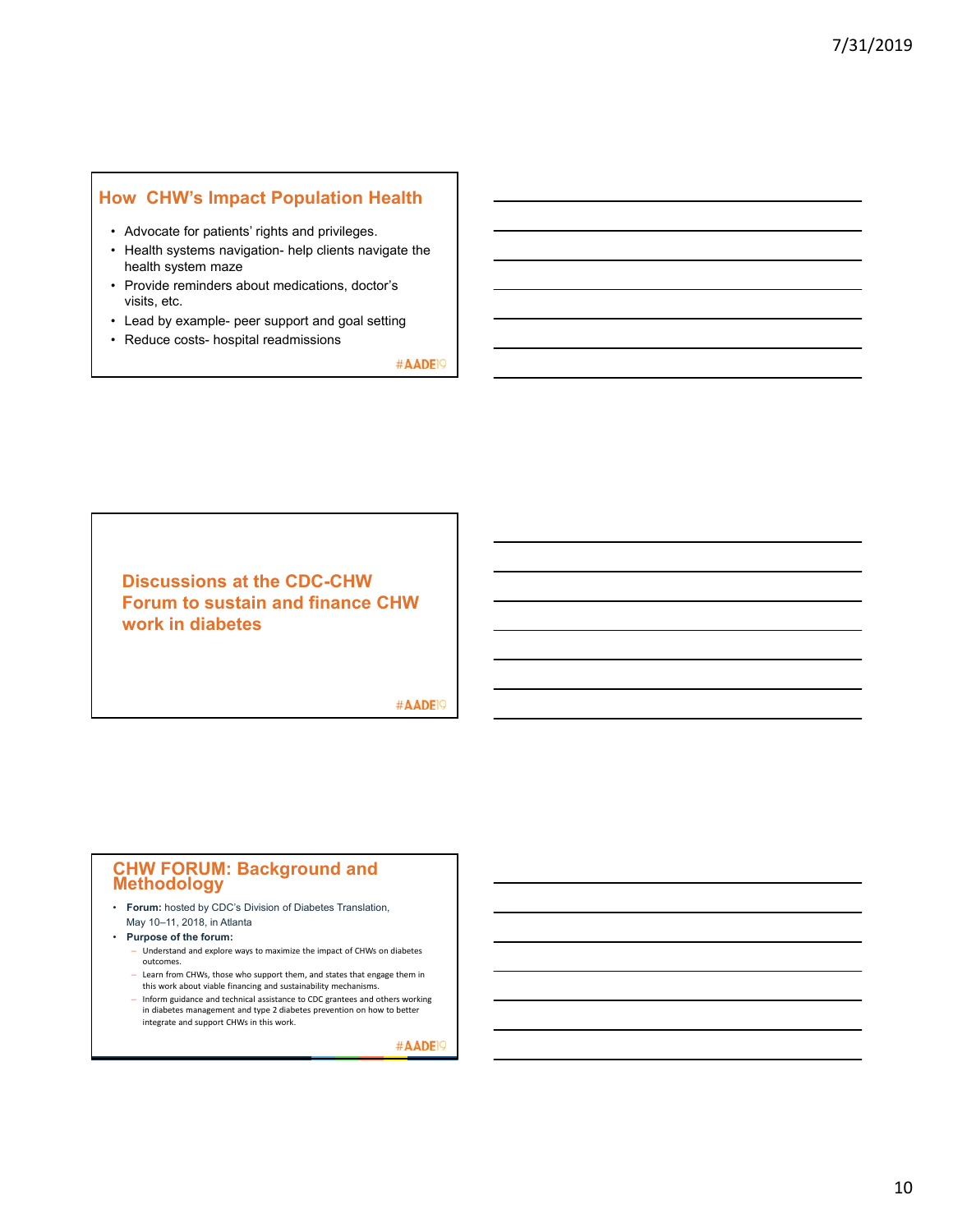#### **FORUM PARTICIPANTS**

- CHWs, CHW allies, state health department representatives
- Work with a range of demographically diverse audiences
- Experienced in adult chronic disease outreach, including diabetes-related work

| 19 forum         |
|------------------|
| participants     |
|                  |
| Several CDC      |
| project officers |
| and leaders      |
| also attended    |
|                  |

#AADE<sup>19</sup>

#### **Four Forum Objectives**

- 1) Identify barriers and gaps to **developing a statewide infrastructure to promote sustainability and reimbursement** for CHWs as a means to establish/expand their engagement in – CDC‐recognized lifestyle change programs for type 2 diabetes prevention
	- ADA‐recognized/AADE‐accredited DSMES services
- 2) Identify **promising practices and lessons learned in CHW reimbursement and sustainability** that may inform future efforts of states, CHWs, and others to develop statewide infrastructure to promote sustainability and reimbursement for CHWs.

#AADE<sup>19</sup>

#### **Forum Objectives Cont'd**

- 3) Identify **promising practices and lessons learned about the roles CHWs can play in increasing enrollment and improving retention** in CDC-recognized lifestyle change programs for type 2 diabetes prevention and in ADArecognized/AADE-accredited DSMES services for diabetes management.
- 4) Gather **"pearls of wisdom" from the perspective of CHWs** that would be important to share with states, CHWs, and others engaged in this work.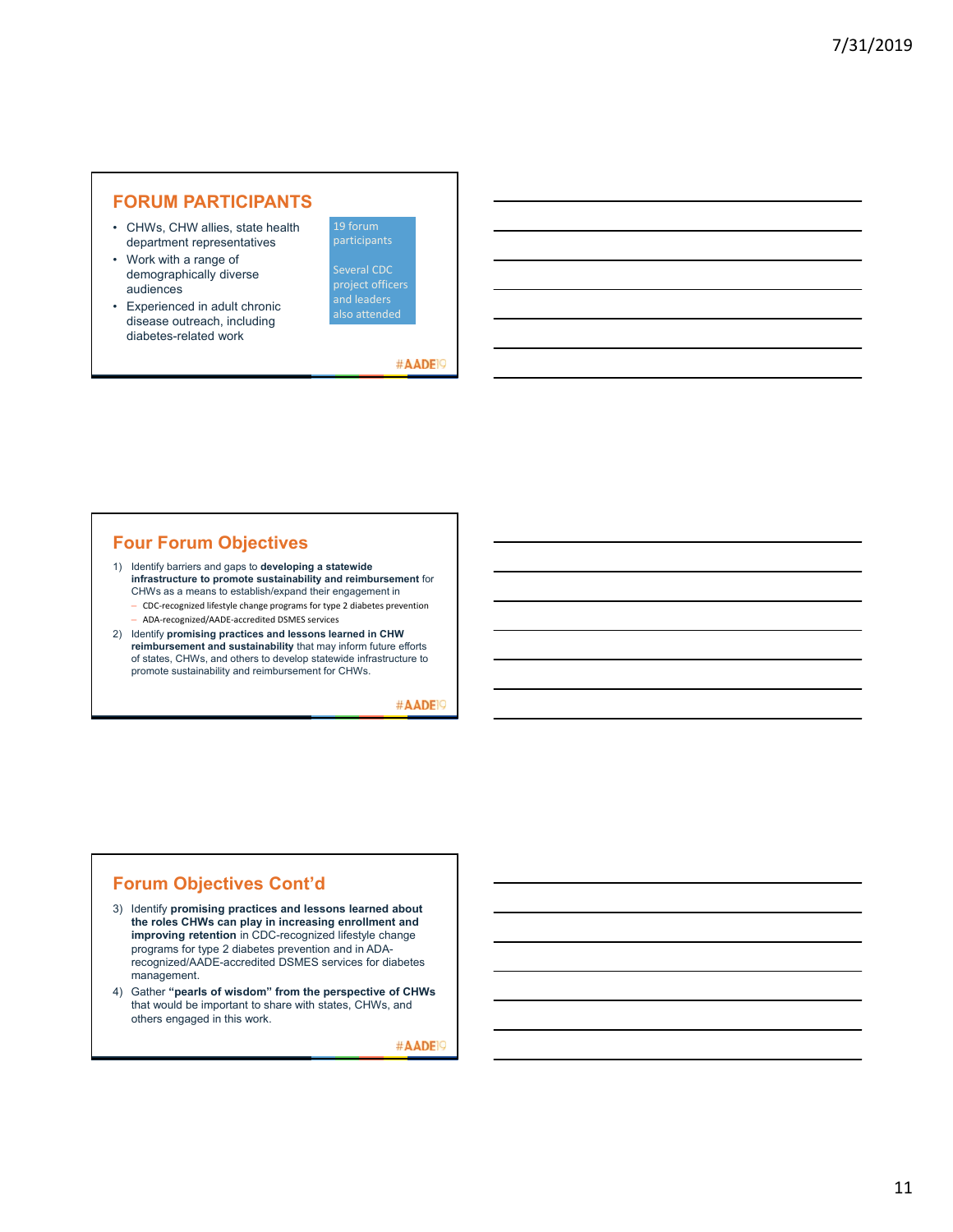### **Key Learnings: Overview**

- The forum was intended to gather diverse perspectives of participants.
- The forum was not intended to achieve consensus or generate recommendations from CDC or the organizations represented.
- Discussions coalesced around several themes and concepts related to CHW financing and sustainability.

#AADE<sup>19</sup>

#### **Key Learnings: Defining CHW Roles and Workforce Development**

- **Efforts to develop a statewide** CHW infrastructure should include CHWs in conversations from the start.
- A clear, consistent definition of what constitutes the role of CHWs will help in integrating them into clinical and community-based settings.
- **Resources that provide definitions of CHWs:** Project, 2016
- **APHA CHW Section**

#AADE<sup>19</sup>

### **Key Learnings: Defining CHW Roles and Workforce Development**

- It's important to educate decision makers and policymakers about CHW roles and value.
- Workforce development for CHWs is essential to attract new CHWs and retain and promote current CHWs, but funding for these activities is often lacking.
- Further discussion is needed among CHWs, allies, and state health departments regarding CHW certification to reach consensus in the field.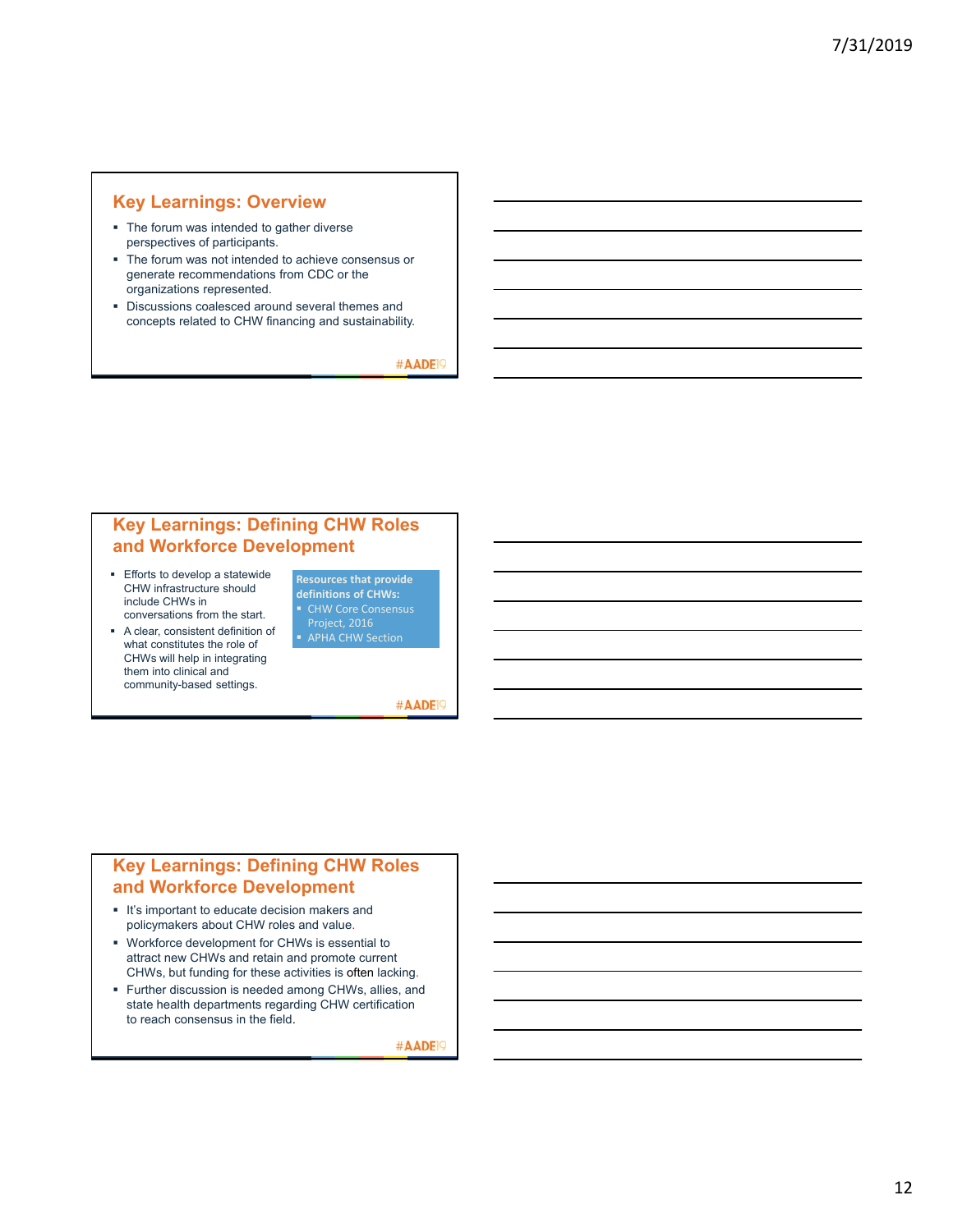### **Key Learnings: Defining CHW Roles and Workforce Development**

**Financing for CHW networks should be a priority**including funding to establish and maintain the networks and to allow CHWs time to participate in them.

#AADE<sup>19</sup>

#### **Key Learnings: Integrating CHWs in Health Care Systems and CBOs**

- CHWs should be integrated in strategies and budgets from the beginning and provide input to decision makers about their engagement.
- Strategies to foster integration of CHWs:
	- Widely disseminate methods, and explore new ways to integrate CHWs.
	- Foster "champions" within a health system or CBO.
	- Strengthen partnerships between health systems and CBOs.

#AADE<sup>19</sup>

#### **Key Learnings: Integrating CHWs in Health Care Systems and CBOs**

- Current funding mechanisms can limit the health issues CHWs address and the settings they work in.
- A single CHW–client interaction may address multiple clinical needs and impact social determinants of health; blend funding across silos.
- **Focusing on population health may hold promise.**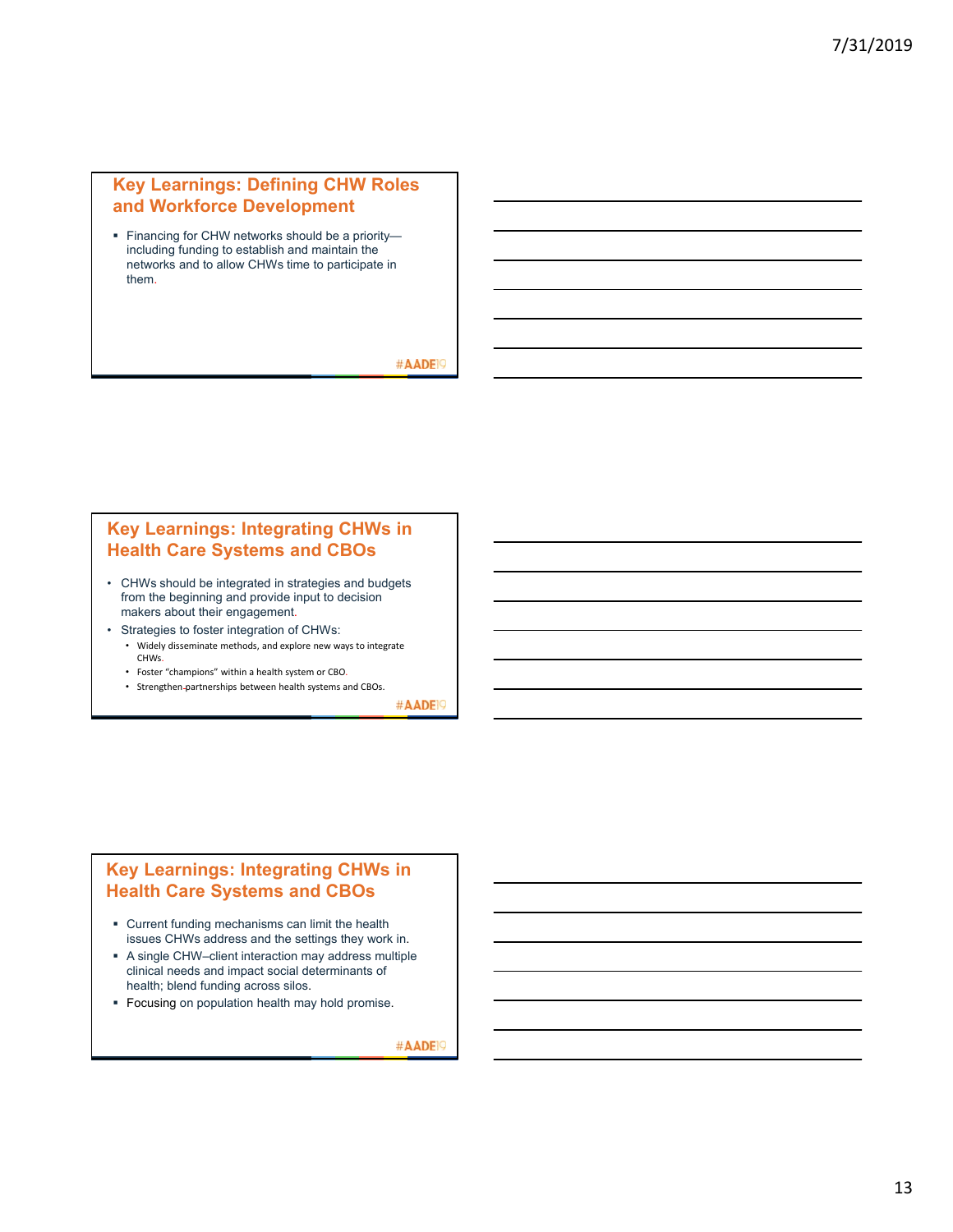### **Key Learnings: CHW Compensation and Documentation**

- Complicating factors for CHW compensation include short-term program funding and Medicaid policy and budget limitations.
- Compensation for CHWs should align with the professional services they provide.
- **Institutionalizing CHWs as a public health career path** will help.

#AADE<sup>19</sup>

#### **Key Learnings: CHW Compensation and Documentation**

- **Better capturing CHWs' contributions can influence** CHW compensation—funders want to know something works.
- The National Association of CHWs and state networks could help gather and disseminate data.

#AADE<sup>19</sup>

#### **Promising Practices and Lessons Learned about CHW Roles in Supporting Diabetes Management and Type 2 Diabetes Prevention**

- CHWs understand the cultures of their communities; thus, they can help policymakers and programs understand, reach, and serve target populations.
- CHWs can also help tailor and adapt materials and activities to be user-friendly and culturally appropriate.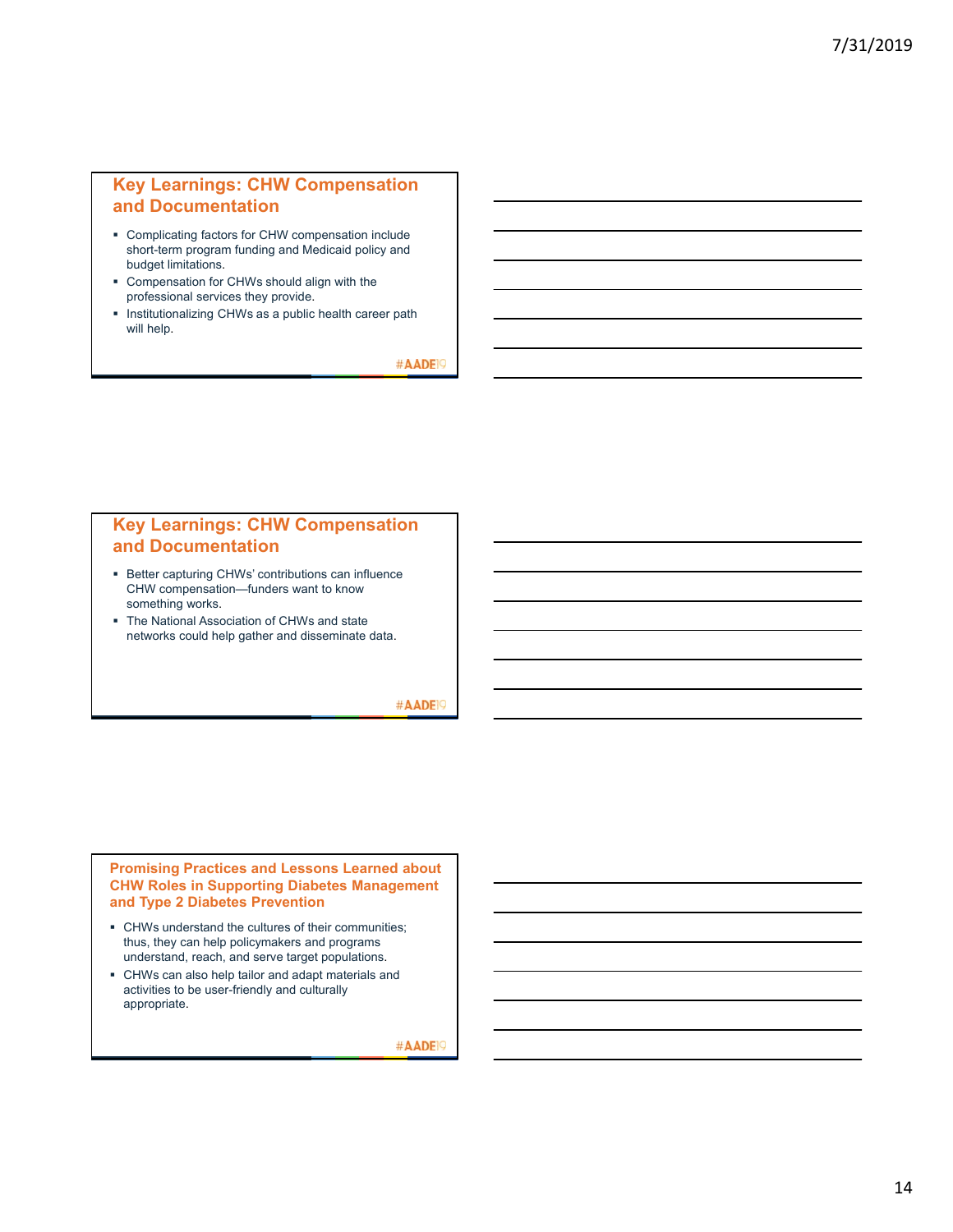#### **Promising Practices and Lessons Learned about CHW Roles in Supporting Diabetes Management and Type 2 Diabetes Prevention**

- Standardized training and peer learning can help CHWs better support program participants and improve outcomes.
- CHWs often serve marginalized clients, for whom commitment to a program can be difficult.
- Emphasizing how CHWs' involvement can help their clients and overall communities can encourage them to connect clients with diabetes management and type 2 diabetes prevention programs .

#AADE<sup>19</sup>

#### **Promising Practices and Lessons Learned about CHW Roles in Supporting Diabetes Management and Type 2 Diabetes Prevention**

- Documenting and sharing existing and emerging best practices is vital.
- CHWs address clients' health holistically—being able to address diabetes management and type 2 diabetes prevention alongside other health issues will make engagement more appealing.

#AADE<sup>19</sup>

#### **Next Steps**

- Key learnings from the forum will:
	- Inform future work at CDC and efforts of states and policymakers to engage CHWs.
	- Contribute to training and technical assistance for states working with CHWs to improve diabetes outcomes.
	- Be incorporated in materials to foster communication with and support for state health departments in creating an infrastructure for CHW financing and sustainability.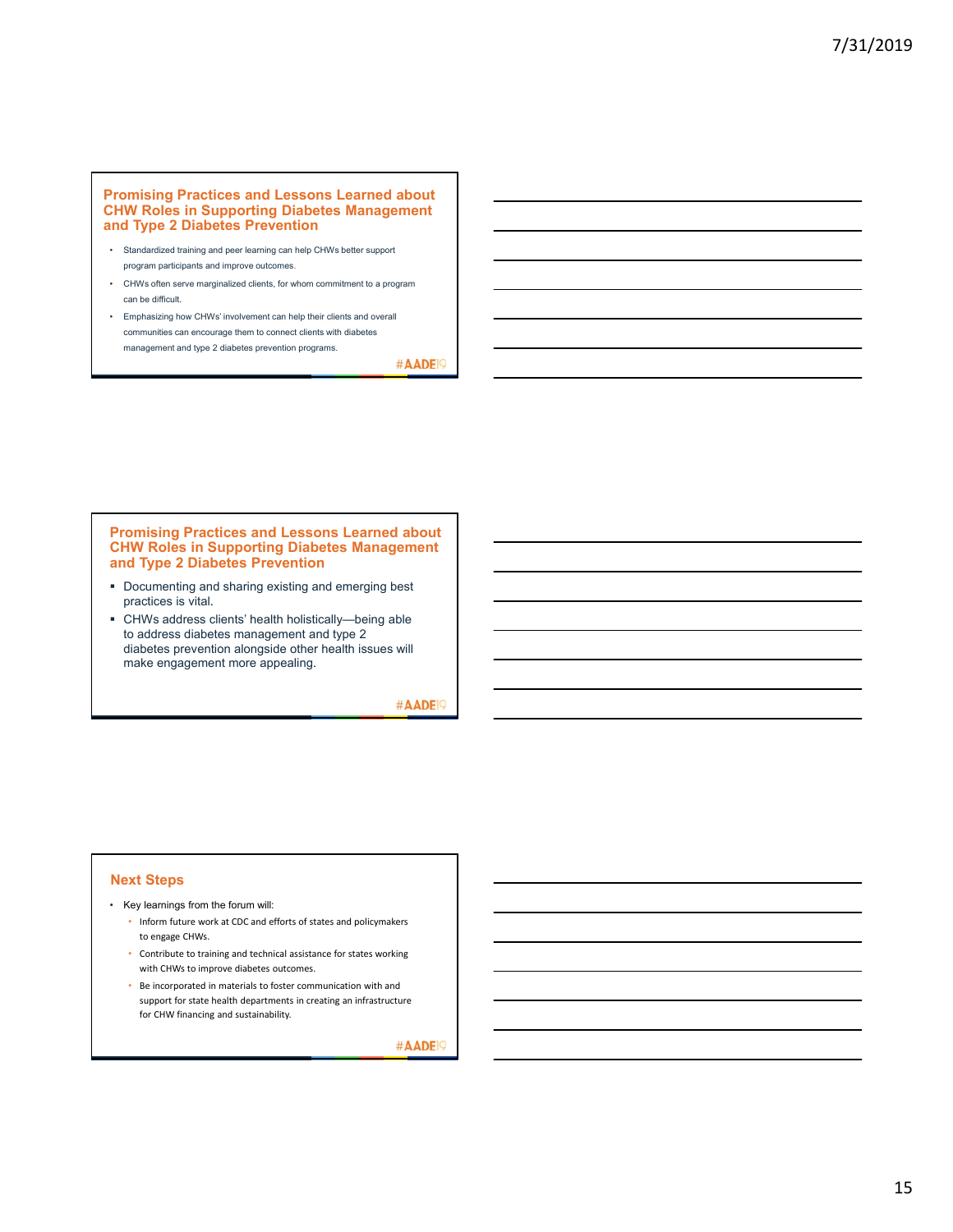

|  |                                                                                                                      |  | ______ |
|--|----------------------------------------------------------------------------------------------------------------------|--|--------|
|  |                                                                                                                      |  |        |
|  |                                                                                                                      |  |        |
|  |                                                                                                                      |  |        |
|  | <u> 1989 - Andrea Santa Andrea Andrea Andrea Andrea Andrea Andrea Andrea Andrea Andrea Andrea Andrea Andrea Andr</u> |  |        |
|  |                                                                                                                      |  |        |

## **Division of Diabetes Translation (DDT) Investments**

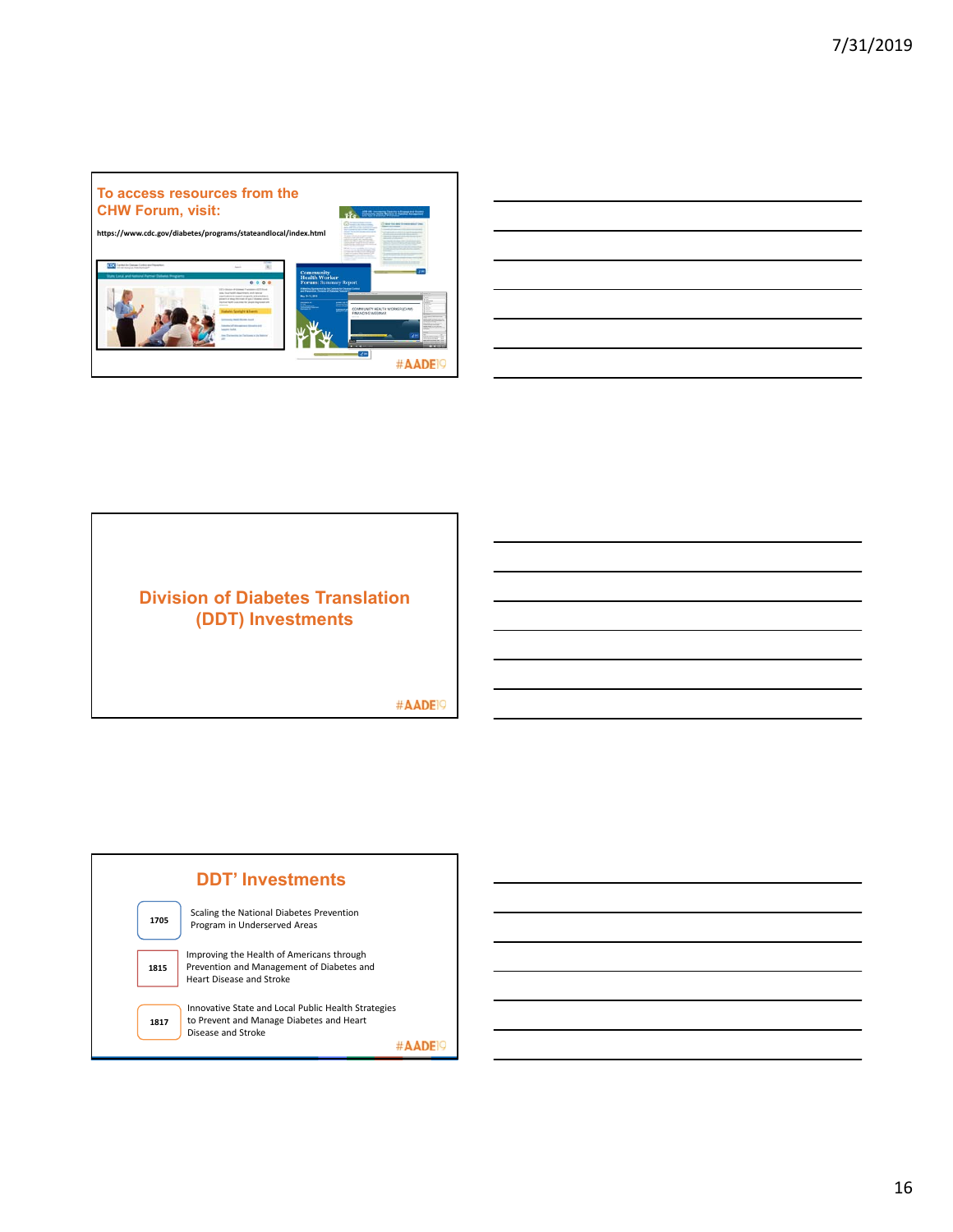#### **DDT's 1815 Work Related to Population Health**

- Improve access to and participation in diabetes self-management education and support (DSMES) services.
- Expand or strengthen coverage for DSMES services.
- Increase engagement of pharmacists in the provision of medication management or DSMES. #AADE<sup>19</sup>

#### **DDT's 1815 Work Related to Population Health**

- Assist healthcare systems to screen, test, and refer people with prediabetes to CDC-recognized organizations offering the National Diabetes Prevention Program (National DPP) lifestyle change program.
- Develop a statewide infrastructure to promote long-term sustainability/reimbursement for CHWs to expand their involvement in DSMES and the National DPP.

#AADE<sup>19</sup>

## **DDT's 1815 Work Related to Population Health**

- Implement bi-directional e-referral between healthcare systems and CDC-recognized lifestyle change programs for type 2 diabetes prevention.
- Support organizations in increasing enrollment in existing CDC-recognized lifestyle change programs or establishing and sustaining new programs in underserved areas.
- Explore and test innovative ways to eliminate barriers to participation and retention in the National DPP and/or DSMES services. #AADE<sup>19</sup>

17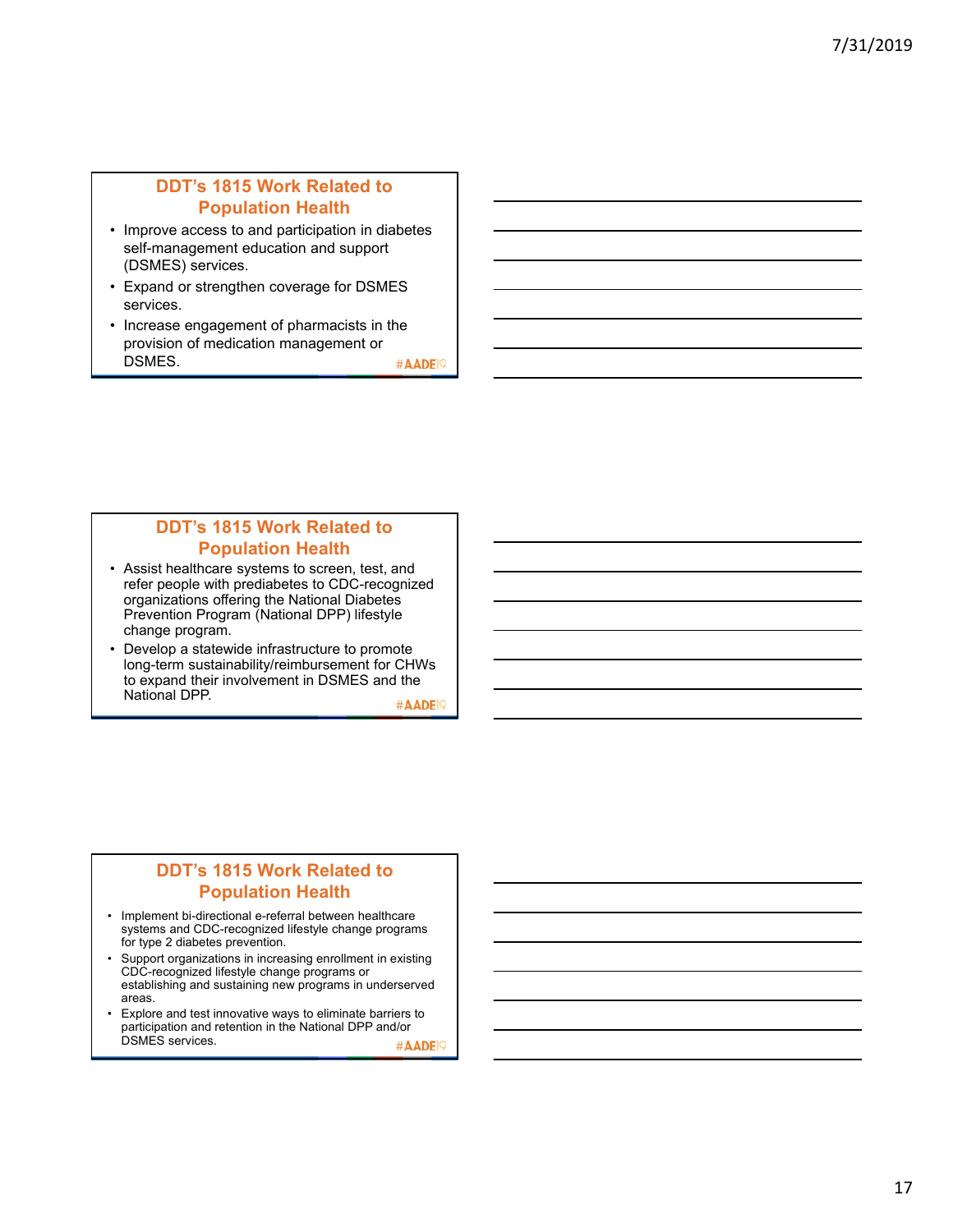# **Next steps for engaging CHWs as a value-based solution for population health**

#AADE<sup>19</sup>



#### Population Health Outcomes • Diabetes specialists are partnering with communities and CHWs to improve the health of populations by promoting health, preventing disease, and addressing health inequities. • Activities include: – Advocacy to decrease health disparities – Policy making to address health disparities – Improving health outcomes of populations in need – Implementing cost effective strategies to address health disparities – Leadership strategies to impact safety, cost, and clinical outcomes – Executing educational approaches to improve clinical decision making and evidence-based practice – Developing practice guidelines **Takeaways**

notone for Healthcare Improvement Triple Aim. Restieved from http://www.ihl.org\_2013. Institute of Medicine. (1986).<br>The future of public Netth Workington: D.C. Pusinows Archamy Free: King, Mark Stockholm, Mark Health Wash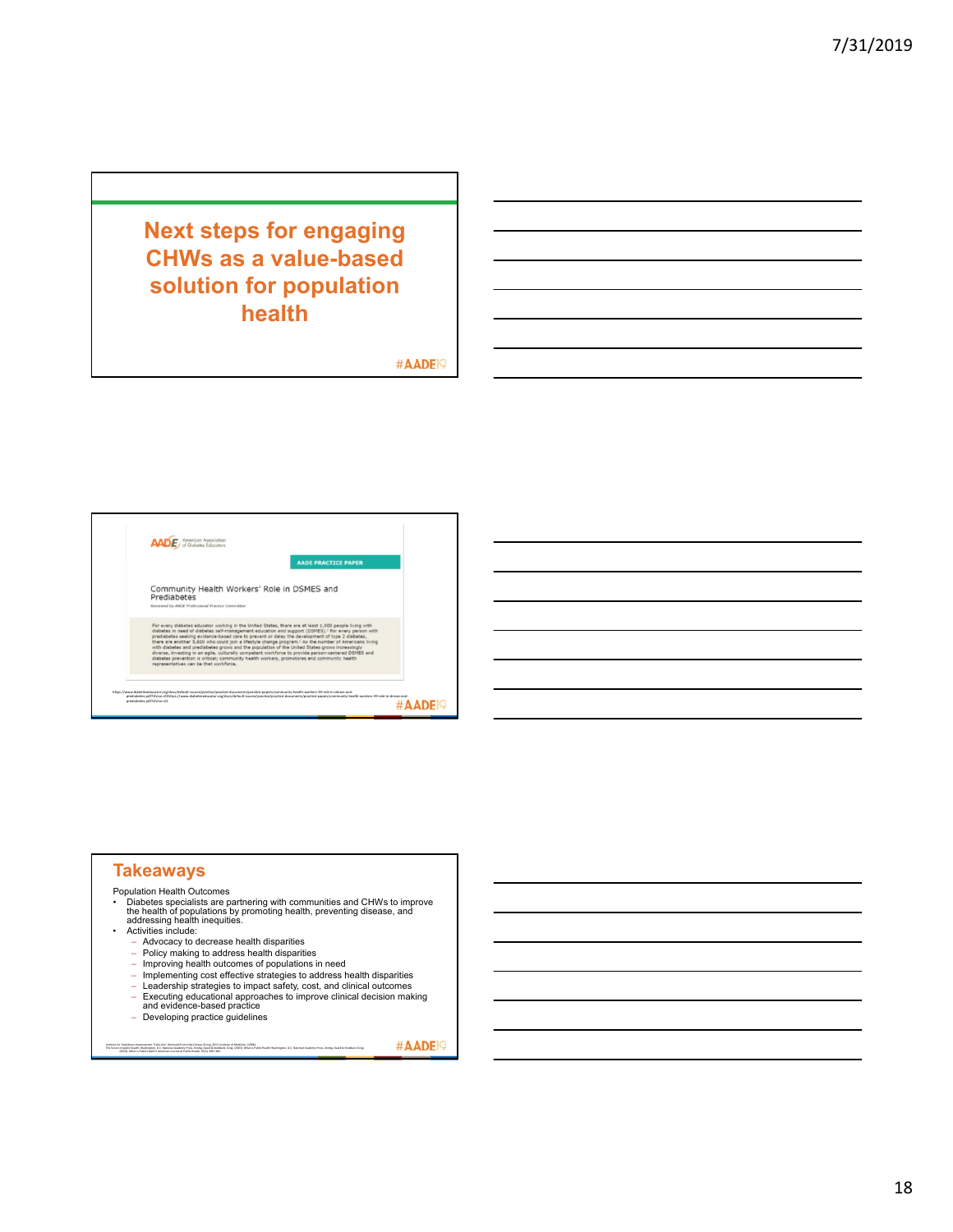## **PROJECT VISION framework**



- DSMES is the art and science of diabetes management
- Improves outcomes with holistic, patient-centered care.
- Bridges the gap between the clinical and selfmanagement aspects of care.
- Demonstrates how diabetes education programs are *savings* centers and not *cost* centers